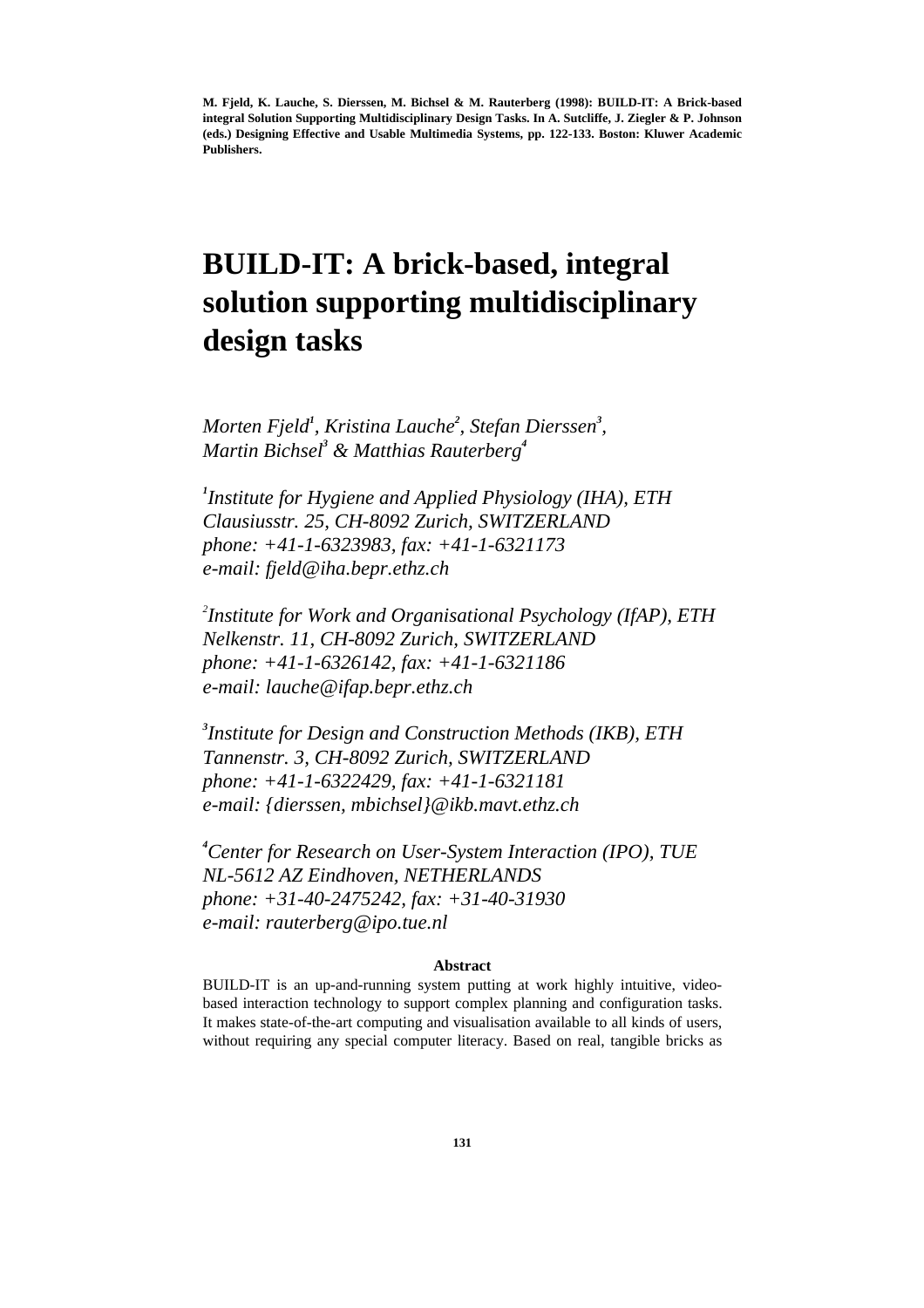interaction handler, BUILD-IT represents a novelty to Human-Computer Interaction. With this tool, object manipulation and image display take place within the very same working area. Hence, new dimensions of prehension and direct response have been added to Human-Computer Interaction. Technology has a backstage position, whereas creativity and human communication within multidisciplinary expert teams is encouraged.

#### **Keywords**

Brick-based interaction, tangible objects, intuitive planning and design

### 1 INTRODUCTION

The concept of BUILD-IT is based on highly intuitive, video-based interaction technology, supporting complex planning and configuration tasks. It allows a group of people to sit around a table and handle projected objects with real tangible bricks as the interaction handler. Computer Aided Design (CAD)-based objects are manipulated and displayed within the very same working area. Hence, a new dimension of prehension and direct response has been added to Human-Computer Interaction (HCI). Dynamically coupled with an image displayed on the table, a perspective view of the planning situation is projected on a screen. This system makes state-of-the-art computing and visualisation available to all kinds of users, without requiring any special computer literacy. Instead of dominating cognitive and social planning processes, the system actually supports creativity and human communication.

For most planning tasks in systems engineering and architecture, drawings and 2D models have been replaced by CAD applications. This change has brought about a range of supportive tools for drawing and information processing. However, it also implies less immediate contact among CAD users, planning experts and sales people.

We began our work by performing a task analysis with potential user groups for our system. We observed that they spent a great deal of time in discussions with their clients and noticed that off-line CAD support is hardly available during sales trips. This lack of support sometimes caused misunderstandings with the designers 'at home', trying to communicate their solutions to the travelling sales people. Also, some of the customers were not familiar with 2D layout techniques; they were unable to imagine what an object would look like in 3D. Therefore, an easy-tohandle, 3D-planning tool proved to be of high interest to planning experts and to sales people. A distributed, networked system would additionally allow for interaction among users located at different sites.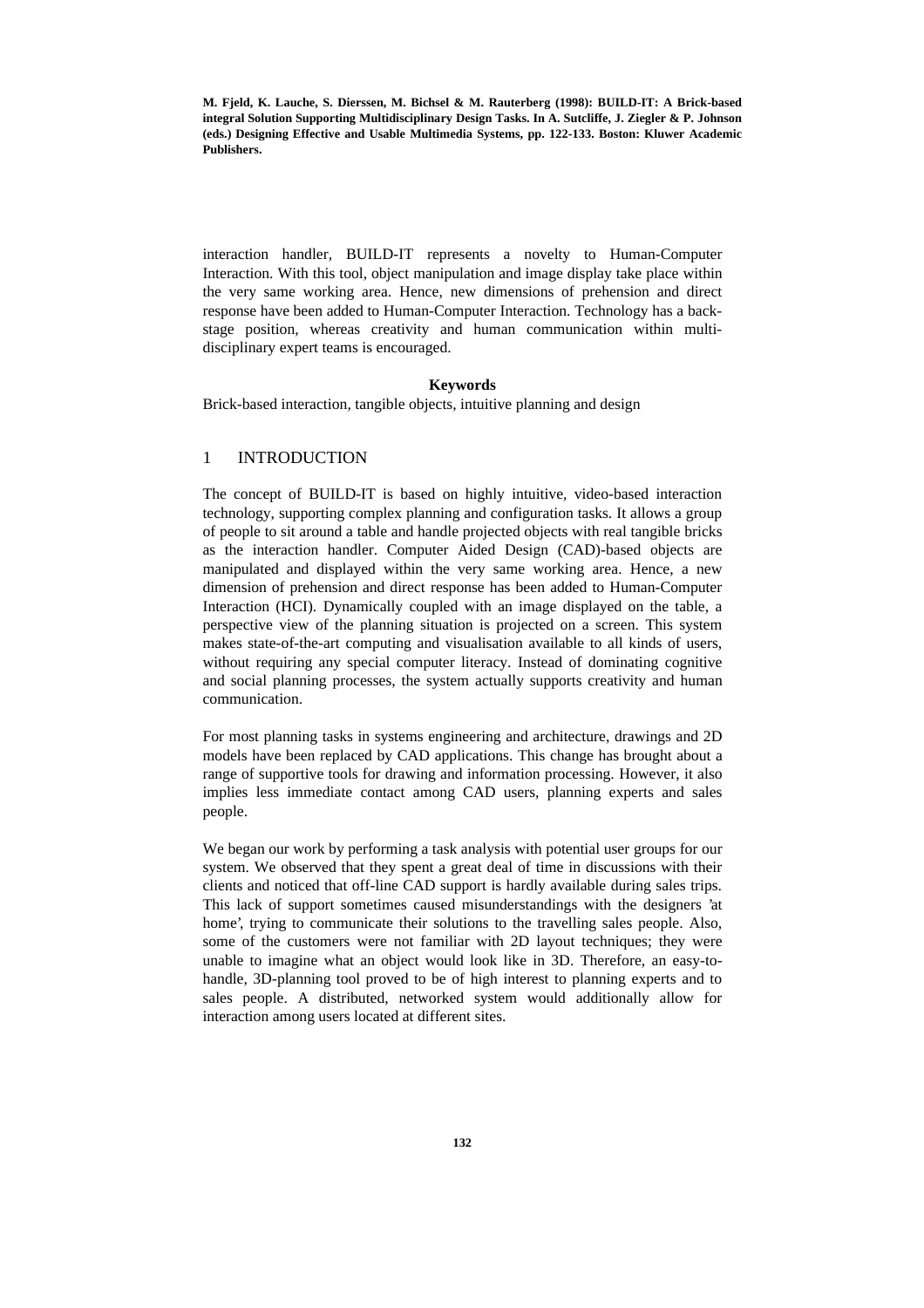Actually, modern management concepts like *Simultaneous Engineering* are based on dynamic interaction among co-operating experts. In this context, a tool should encourage team co-operation rather than each person working in front of a separate screen. Such needs can hardly be met by existing technologies like video conferencing. An adequate solution has to offer more intuitive, natural interaction.

All these considerations were taken into account in the design process of BUILD-IT. A system bringing support to early offering and design processes was the result. This tool is not intended as an alternative, but rather as a complementary aid for CAD systems. It allows for ready-made applications in various field, such as machine configuration, city and urban planning, architecture and interior design.

Tangible bricks represent a new way of interaction. Among others, this type of interaction was described by Ishii and Ullmer (1997), Underkoffler and Ishii (1998) and Fjeld, Bichsel and Rauterberg (1998). Rauterberg, Mauch and Stebler (1996) showed that a brick based interface is significantly easier and more intuitive to use than mouse and screen based interfaces.

Compared with physical, model-based layout systems, BUILD-IT additionally offers handling of CAD-objects and data management. It features cheaper, quicker and more exact object representation. The potential of computer mediated work is made readily available through automatic calculation of prices and time-todelivery. Two-way communication with external CAD systems is assured, whereas animation and simulation offer design support at an expert level.

Offering higher efficiency in human communication, the system enables designers to accomplish their job with less travelling in less time. Distributed, networked systems offer simultaneous interaction for users located at different sites. Networked systems also encourage spontaneous distributed interaction, going far beyond the traditional, computer-based concept of teamwork.

In this paper, we will first give a system description, followed by an in-depth presentation of how geometric and meta-data is used by the system. Finally, we describe some user experiences.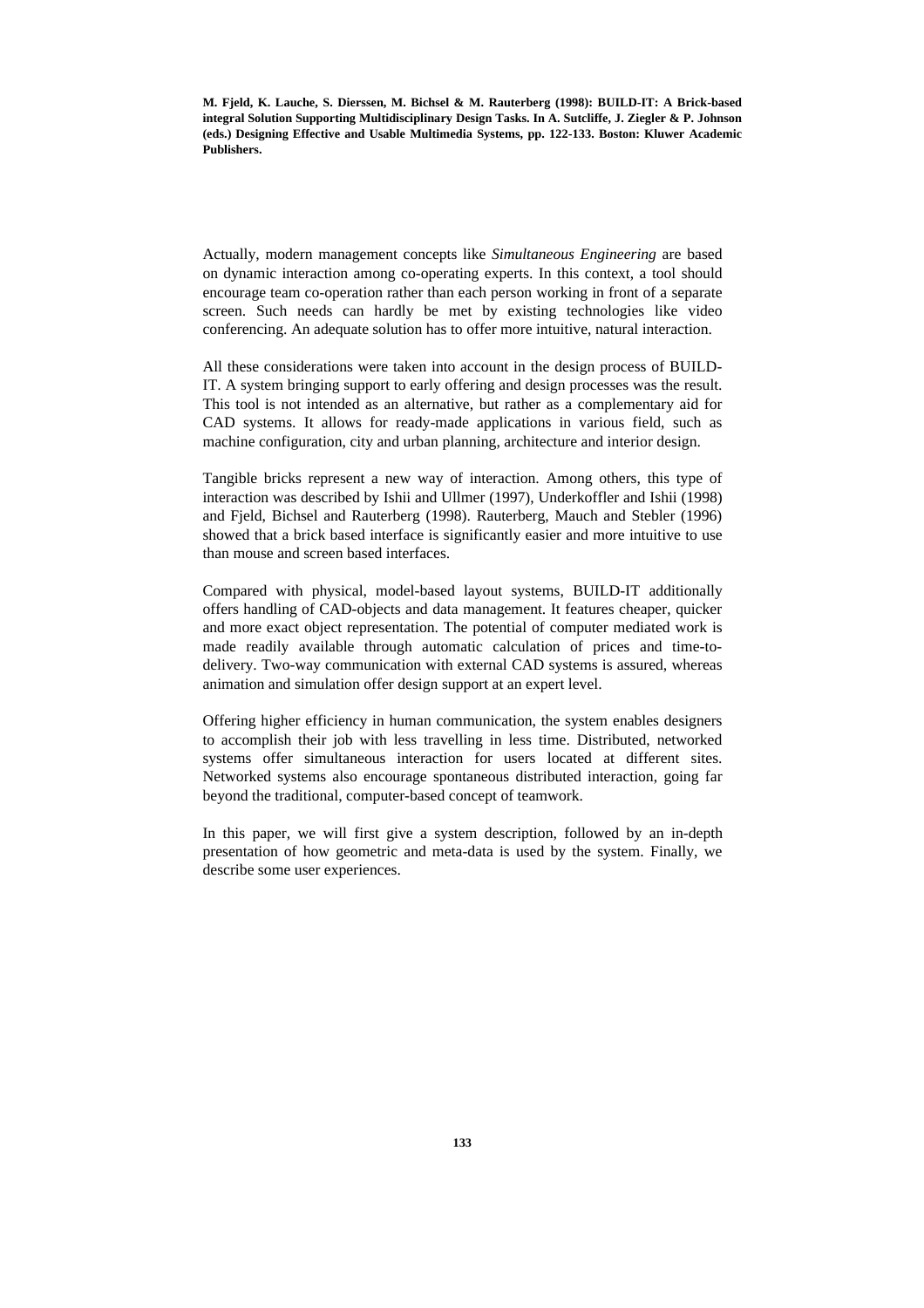# 2 SYSTEM DESCRIPTION



**Figure 1:** BUILD-IT.

In a first step, we have designed a partial Natural User Interface (NUI) instantiation (Figure 1), as described by Fjeld, Bichsel and Rauterberg (1998). *Partial* means that distributed communication between multiple systems has not yet been implemented. As the task context, we chose that of planning activities for plant design. A system, called BUILD-IT, was realised. This is an application that supports engineers in designing assembly lines and building plants.





← **working area**

**Figure 2:** Typical task solving situation with BUILD-IT. Interaction and display take place in the working area, whereas a perspective is offered by the side view.

The system enables users, grouped around a table, to interact in a space of virtual and real world objects. On the screen, a *side* view (Figure 2) offers a perspective of the planning situation. In the *working area* (Figures 2 and 4) there is an *above* view (planning situation as seen from above), *height* view (a slice of the side view, for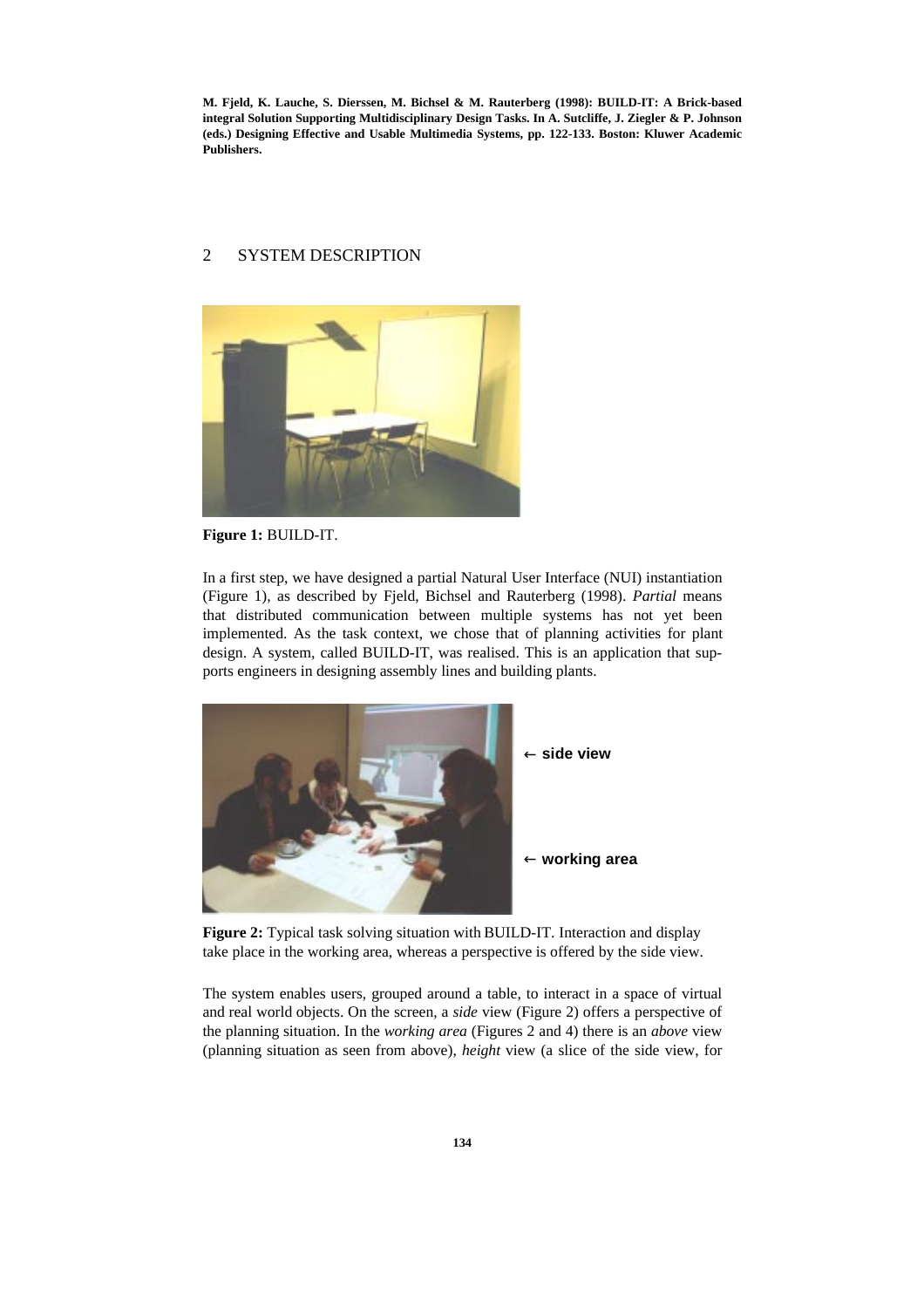object height adjustment) and *menu* (split into a left and right part, offering new objects and functions). In the above view, height view and menu, objects can be selected, positioned, rotated and fixed (Figure 3). Functions (objects with functionality, like virtual camera, scaling, save  $\&$  print) are selected in the menu and can be used in the above view.



**Figure 3:** The basic steps for user manipulations with the interaction handler.

The basic principle of BUILD-IT is shown in Figure 3. Users select an object by putting the brick at the object positions. The object can be positioned, rotated and fixed by simple brick manipulation. Using a material brick, everyday motor patterns like grasping, moving, rotating and covering are activated. Throughout these steps, there is a strong connection between cognitive processing and observable behaviour. The system dynamically supports the user needs for goal setting, planning, action and control. Hence, complete regulation of the working cycle (Hacker, 1994) is assured. The cost of making a mistake is low, since all vital operations are reversible. So, epistemic and pragmatic action (Kirsh and Maglio, 1994) are equally encouraged. To allow two handed operation, the system supports multi-brick interaction. A second effect of multi-brick interaction is that several users can take part in a simultaneous design process. Altogether, the set of NUI guidelines formulated by Fjeld, Bichsel and Rauterberg (1998) have been met.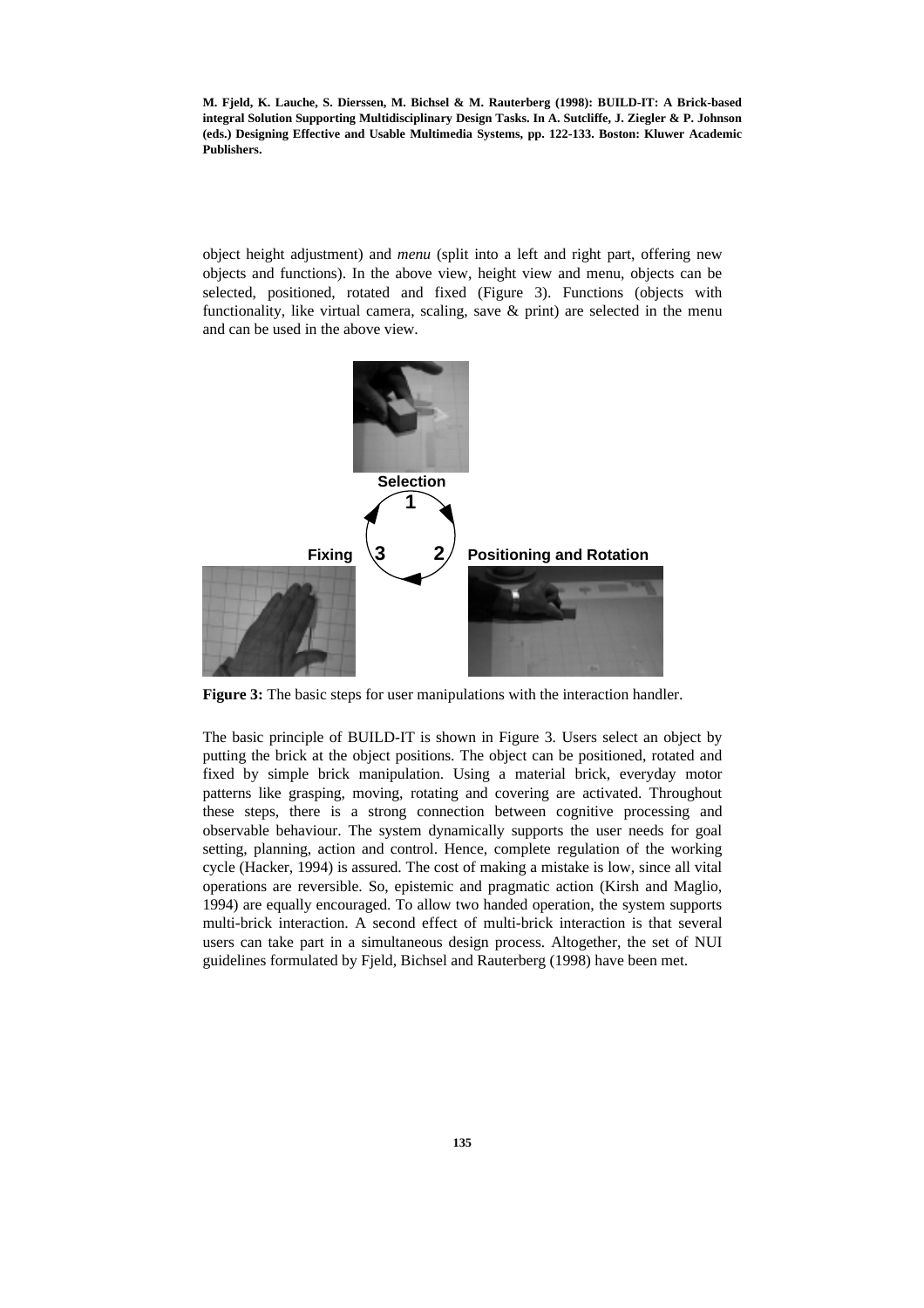

**Figure 4:** The working area with *above* view (situated in the centre), *height* view (situated on top) and *menu* (split into a left and right part, situated accordingly). The menu contains objects (robots, tables, conveyor belts etc.) and functions (objects with functionality; virtual camera, scaling, save & print etc.).

The application is designed to support providers of assembly lines and plants in the early design processes. Graphical display is based on the class library MET++ (Ackermann, 1996). The system can read and display arbitrary virtual 3D objects as seen in Figure 4. These objects are sent from a CAD system to BUILD-IT using Virtual Reality Modelling Language (VRML). Geometry is not the only aspect of product data. There is a growing need to interact in other dimensions, such as cost, configurations and variants. Therefore, the system has been engineered to send and receive numerous forms of meta-data.



**Figure 5:** Multiple bricks allow for two-handed interaction.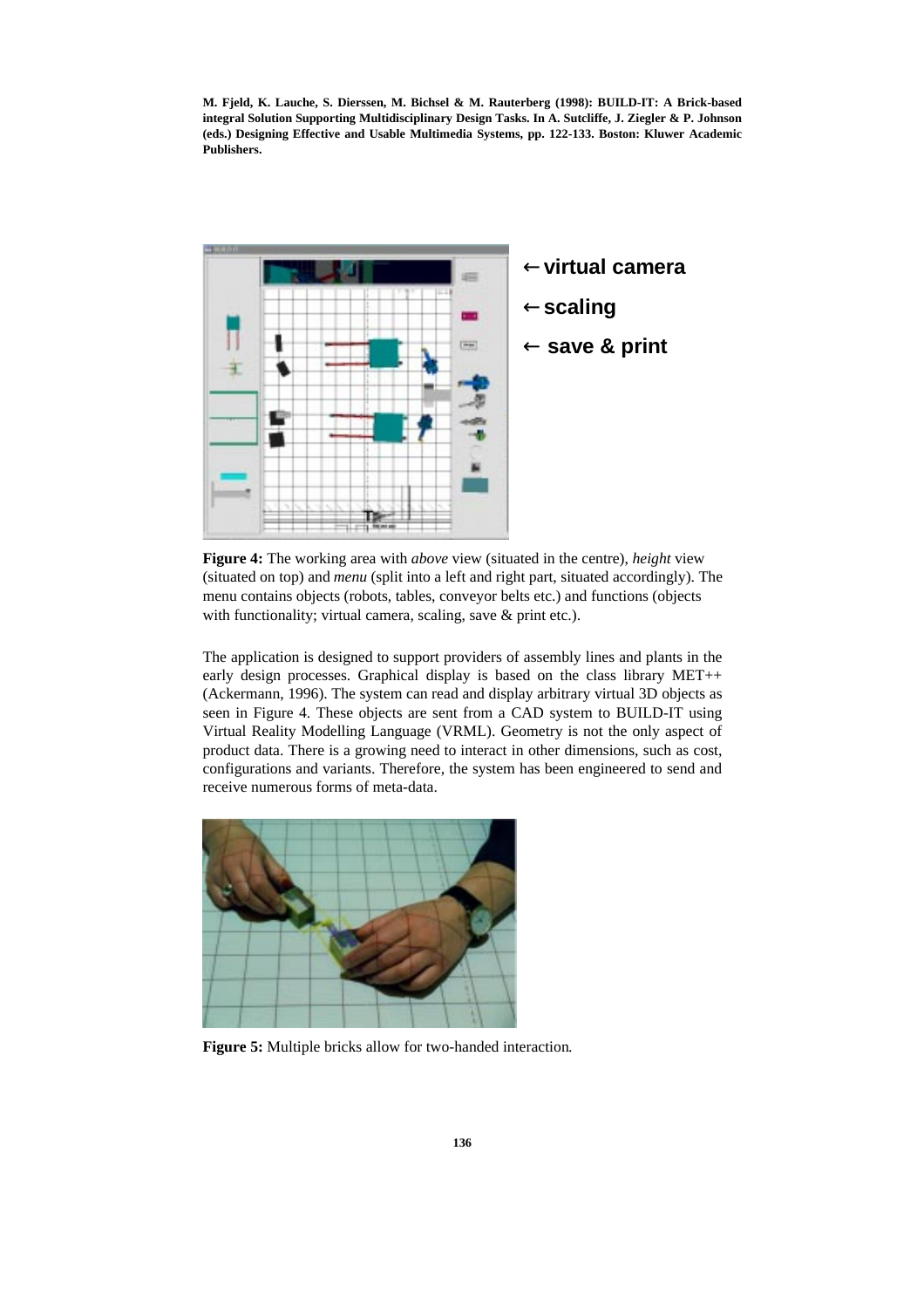BUILD-IT currently features the following user (inter-) actions (Figure 2-5):

- Selection of a virtual object (e.g. a specific machine) in a virtual machine store by placing the interaction handler onto the projected image of the machine in the object menu.
- Positioning of a machine in the virtual plant by moving the interaction handler to the preferred position in the plant layout of the above view.
- Rotation of a machine by coupling machine and brick orientation.
- Fixing the machine by manually covering the surface of the interaction handler and then removing it.
- Re-selection of a machine by placing the interaction handler onto the specific machine in the above view.
- Removing the machine by moving it back into the object menu (the virtual machine store).
- Modification of object size and height by operators in the method menu applied on objects in the above view.
- Direct modification of object altitude in the height view.
- Automatic docking of two or more objects along predefined contact lines within the above view.
- Scrolling of above view, height view and menus.
- Modification of the perspective in the height and side views by a virtual camera in the above view. Numerous virtual cameras, each representing a distinct perspective, can be used at a time. The last one selected determines the current perspective.
- Saving of the working area contents by a method menu icon.
- Printing of the views, also offered by a method menu icon.
- Multi-brick and multi-person interaction. All the previous (inter-) actions can be simultaneously executed by any of the bricks at the table.
- Simulation mode, supported by a simulation software (AESOP GmbH, 1997), shows real-time manufacturing. Steel sheets can be followed as they pass through different processes, like laser welding, chemical baths and drilling.

# 3 WORKING WITH VRML DATA AND META-DATA

The BUILD-IT system understands two different 3D-CAD data formats: VRML data and meta-data. We will pay most attention to VRML data, because they describe the complete geometry and visual characteristics of an object.

Additionally, depending on the field of application, users also need auxiliary object information. First, if configuration cost of the currently handled object is of interest, product name and unit price may be required. Second, in the case of process simulation (e.g. welding of metal sheets), different objects (e.g. robot, welding- or cleaning machine) and their characteristics (e.g. machine type, capacity,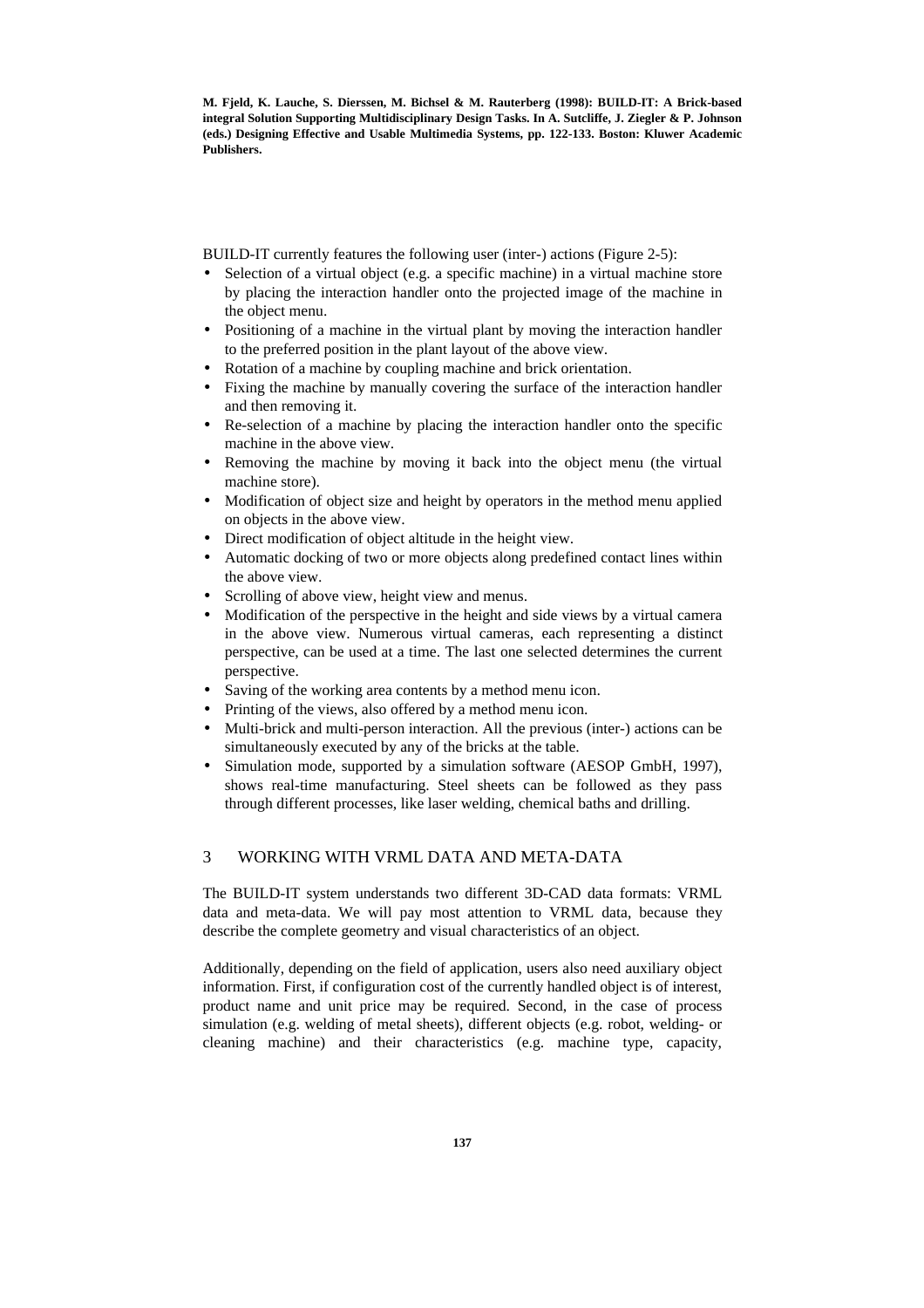preparation-, processing- and welding time) are needed. In both cases, object specific numbers and figures, named meta-data, are required. Such information is treated as separate data structure(s), and stored as meta-information (".mif") files.

Data exchange between a 3D-CAD system and BUILD-IT can be handled in two different ways: i) by the CAD-connection, and ii) by the Product Data Management (PDM)-connection.



**Figure 6:** Data flow between the 3D-CAD, the PDM and the BUILD-IT system is based on CAD-connection, PDM-connection, integration and parts list integration.

## 3.1 CAD-CONNECTION

The most direct connection between a 3D-CAD system and BUILD-IT is the CADconnection, as shown in Figure 6. CAD users are presented with a list of all available objects and can select the geometric data required for their specific planning session. The selected geometric data is *converted* to VRML format and offered by the CAD system as world (".wrl") files. Using the CAD-connection, the selected geometric data is then sent as ".wrl" files to BUILD-IT. For each ".wrl" file, a ".mif" file is generated. A ".mif" file contains additional object information like unit price and simulation parameters.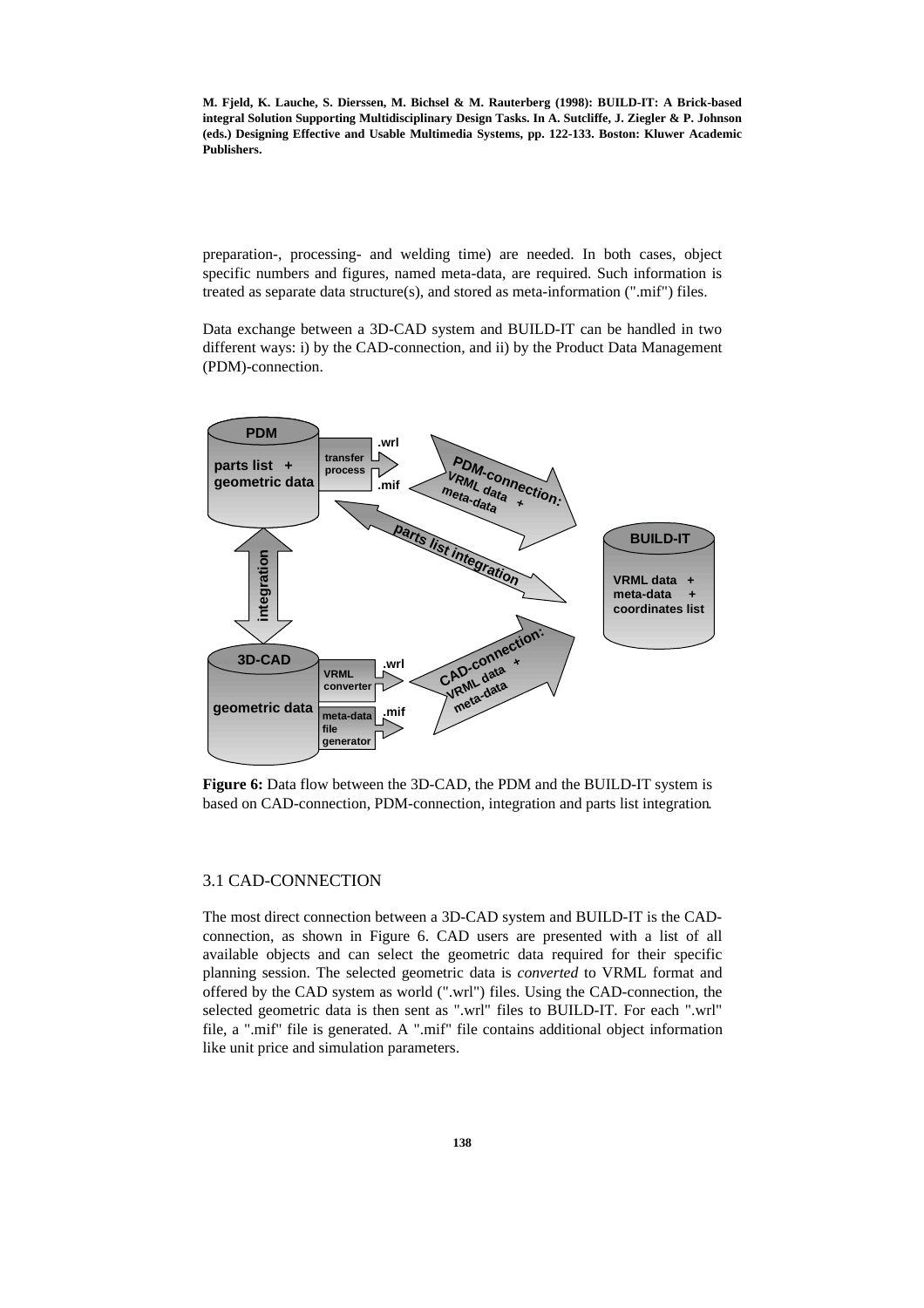A VRML based connection offers the important advantage of data compression, allowing for reduced information flow and less object complexity. This feature is just as vital to object handling in the Web as with the BUILD-IT system. Without data reduction, only high performance CAD systems would be able to deliver multiple 3D object within acceptable time.

However, conversion, i.e. data compression and complexity reduction, also induce serious limitations. Circles are displayed as multi-edge polyhedrons, preventing an exact geometric object interpretation. Users wishing to position one object along the tangent of a second, circular object, with millimetres precision, can no longer be supported. A further consequence of data conversion is that direct feedback from BUILD-IT to the CAD system cannot be offered. Such feedback is impossible, because exact volume and surface information gets lost through conversion, and the original parts of an object can no longer be reconstructed. For this very reason, bidirectional communication of geometric and configuration data is not possible with the direct CAD-connection.

To make the description of the CAD-connection complete, we mention that metadata, in this case ".mif" files, are also communicated via this connection. Since meta-data is exclusively being used by the BUILD-IT system, no feedback is needed, so the one-way CAD-connection is fully sufficient in the context of metadata.

#### 3.2 PDM-CONNECTION AND INTEGRATION

A more elaborate way to connect BUILD-IT with CAD systems became possible with the arrival of PDM systems. PDM systems do not only manage geometric data, they also offer product information such as parts lists. Parts lists are normally managed by larger database systems. By complete *integration* (Figure 6) of the PDM and CAD systems, geometric data can be converted into VRML data without having to interact with the CAD system. Selected objects are actually converted into VRML and meta-data in one integrated operation, called *transfer process* (Figure 6). This process is similar to the VRLM-converter *and* the meta-data file generator, put together.

There is one major difference between the CAD- and the PDM-connection. As soon as a PDM user selects an object, a pointer is set on the corresponding parts list. This pointer is stored in the object's meta-data. Supported by such pointers, it is possible, at any time, to load original parts lists and geometric data from the PDM system and to display them with the CAD system.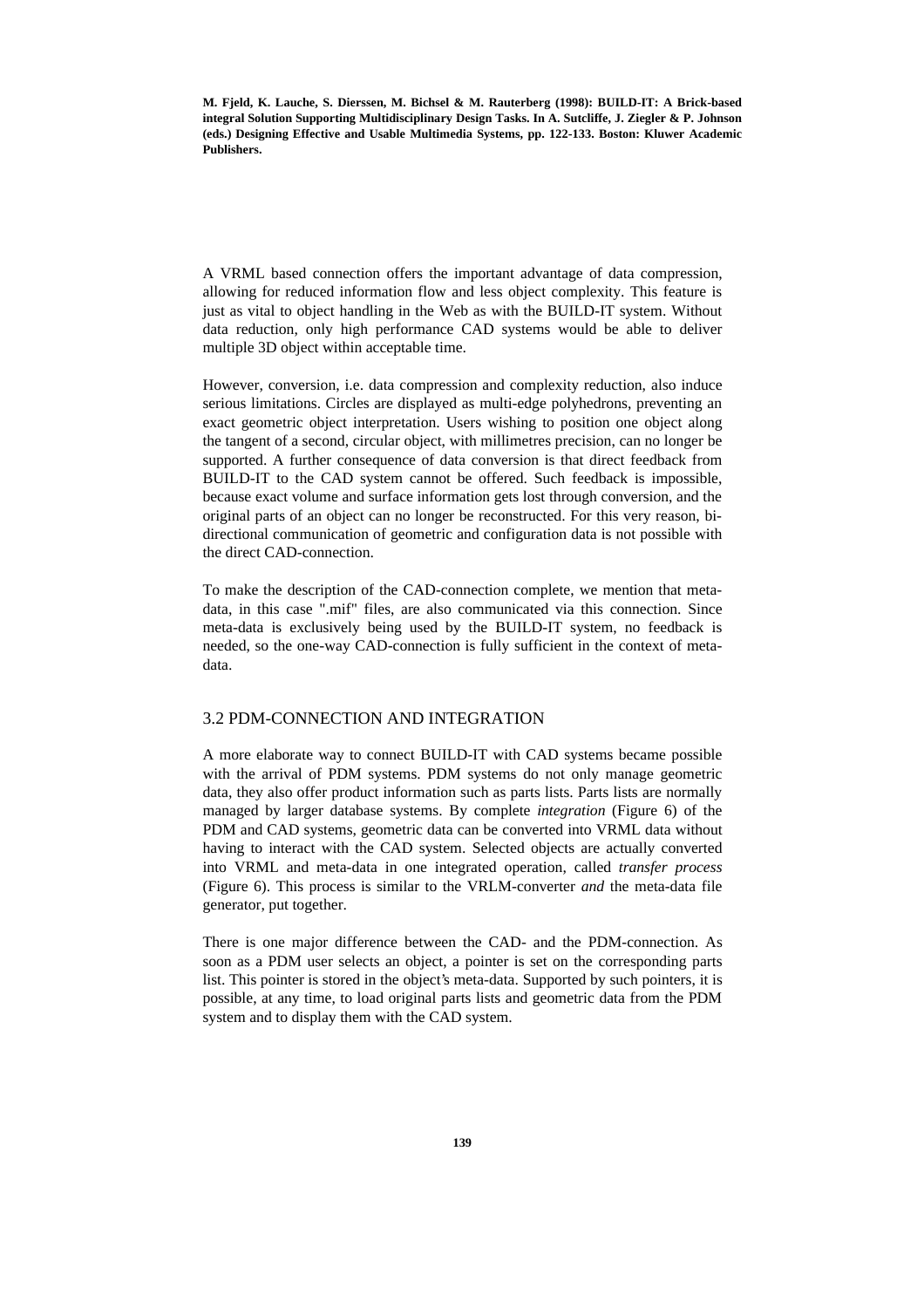Connecting PDM with 3D-CAD and BUILD-IT systems, opens up new possibilities, far beyond managing parts list and geometric data. The main advantage of this combination is the concept of *parts list integration* (Figure 6). Parts list integration means bi-directional communication between the PDM system and BUILD-IT. Henceforth, it is possible to harvest the full advantages of a BUILD-IT planning session.

BUILD-IT users can assemble objects without having to care about causing any harm to original parts lists or geometric data. As soon as a planning process is accomplished, BUILD-IT generates a co-ordinates list. The list is the final result of the planning session and describes all the assembled objects. Supported by the parts list integration, communicated via the PDM system, the CAD system can now access, integrate and display the result of the planning session. Object modification that took place during the BUILD-IT planning session has no effect beyond that session.

## 4 USER EXPERIENCES

The BUILD-IT system was tried out with managers and engineers from companies producing assembly lines and plants. These tests showed that the system is easy to handle, intuitive and enjoyable to use. Most people were able to assemble virtual plants after only a few minutes of introduction. Some typical user comments were: 1) "The concept phase is especially important in plant design since the customer must be involved in a direct manner. Often, partners using different languages sit at the same table. This novel interaction technique will be a means for completing this phase efficiently." 2) "This is a general improvement of the interface to the customer, in the offering phase as well as during the project, especially in simultaneous engineering projects." 3) "The use of this novel interaction technique will lead to simplification, acceleration and reduction of the iterative steps in the start-up and concept phase of a plant construction project".

For the development of specific scenarios for each type of design task, we carried out interviews. Our subjects were expert designers, and the aim was to elicit their planning strategies, in order to get hold of relevant interactive parameters for a planning session.

## 5 DISCUSSION AND FUTURE PERSPECTIVES

Apart from enriching human-computer interaction in a direct and simple way, BUILD-IT has three further advantages over other Virtual Reality (VR) systems. First, BUILD-IT supports group interaction while other systems, such as immersive VR, are single-user. Second, with its mixture of virtual and real tools, BUILD-IT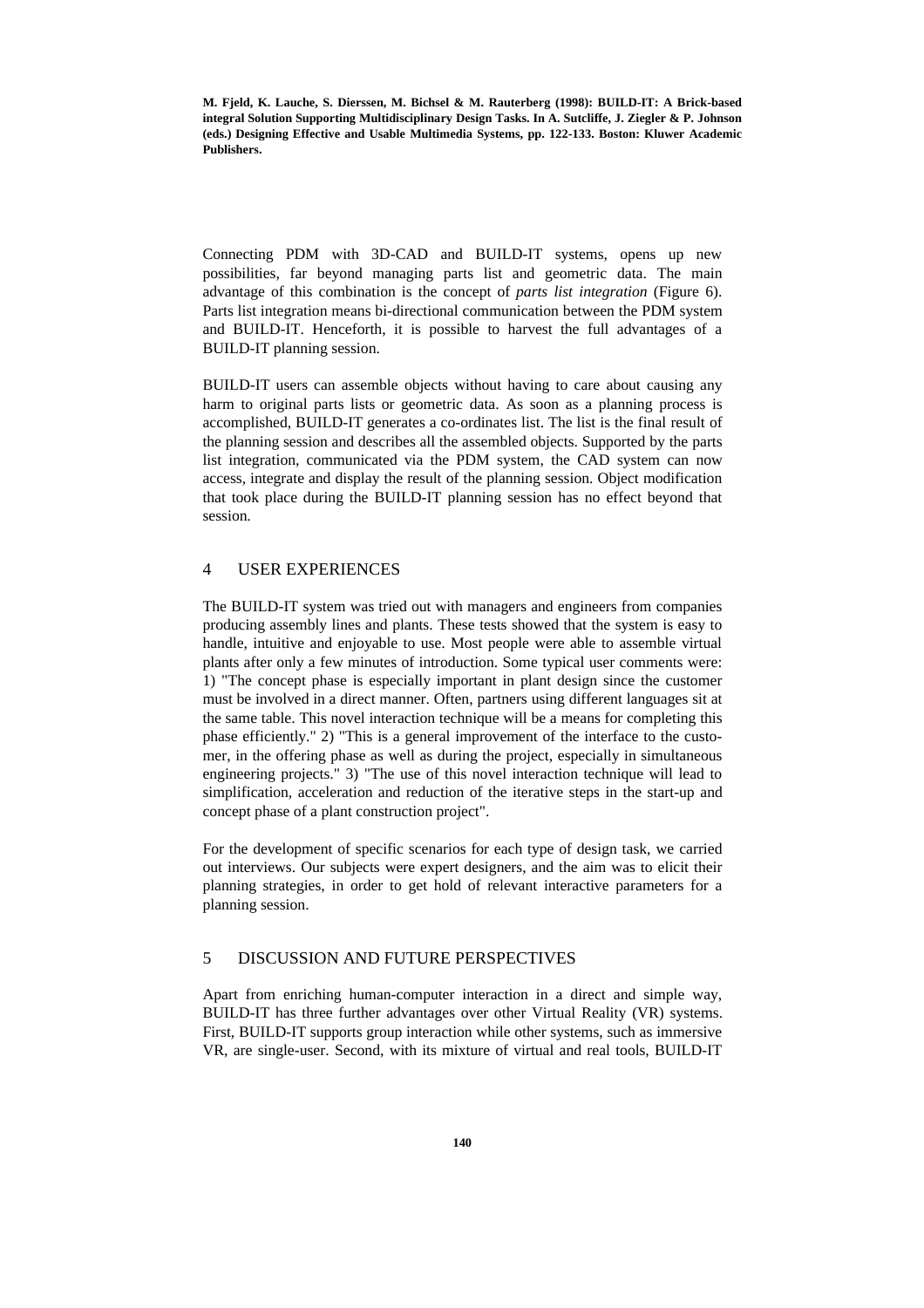allows for mixed (real and virtual) interaction, whereas other systems either use a mouse (pointer) or purely virtual tools. Third, BUILD-IT encourages teamwork among *real* persons interacting with *real* objects. All topics will be subjects for HCI research in general, and for the further development of BUILD-IT into an industry standard product in particular.

Plans for further development of BUILD-IT has been divided into three stages:

- *Task analysis and interaction design*: This stage will explore various ways of interaction, considering the task to be performed. It also includes preliminary experiments for cost/benefit studies of various forms of implementation, e.g. computer performance vs. group symbioses and user interaction. By the end of this stage, after approximately one year, various configurations of a functional BUILD-IT system, consisting of hardware and software, should be available.
- *User evaluation*: The second stage will consist of comparing the various configurations through usability studies. The aim is to investigate the relative advantage of different configurations relative to the task performed and to investigate the advantage of BUILD-IT vs. conventional desk-top systems, also relative to the task performed.
- *Prototyping*: Throughout the two first stages, the realisation can be at the level of wood and wire solutions. The third stage will consist of developing these preliminary systems into a commercial product.

#### 6 REFERENCES

AESOP GmbH (1997) SIMPLE++ for modelling, simulation and visualisation.

- Ackermann, P. (1996) Developing Object-Oriented Multimedia Software Based on the MET++ Application Framework. Heidelberg: dpunkt Verlag für digitale Technologie.
- Fjeld, M., Bichsel, M. and Rauterberg, M. (1998) BUILD-IT: An Intuitive Design Tool Based on Direct Object Manipulation. In: Wachsmut, I. and Frölich, M. (eds.) Gesture and Sign Language in Human-Computer Interaction, Lecture Notes in Artificial Intelligence 1371, Springer, Heidelberg, pp. 297-308.
- Hacker, W. (1994) Action regulation theory and occupational psychology. Review of German empirical research since 1987. The German Journal of Psychology 18(2) pp. 91- 120.
- Ishii, H. and Ullmer, B. (1997) Tangible Bits: Towards Seamless Interfaces between People, Bits and Atoms. In the Proceedings of CHI'97.
- Kirsh, D. and Maglio, P. (1994) On Distinguishing Epistemic from Pragmatic Action, Cognitive Science, 18, 513-549.
- Rauterberg, M., Mauch, T. & Stebler, R. (1996) What is a promising candidate for the next generation of interface technology. In Proceedings of 5'th International Conference INTERFACE to Real & Virtual Worlds' (pp. 95-103). Montpellier: EC2 & Cie.
- Underkoffler, J. and Ishii, H. (1998) Illuminating Light: An Optical Design Tool with Physical Interface. In Proceedings of CHI'98.